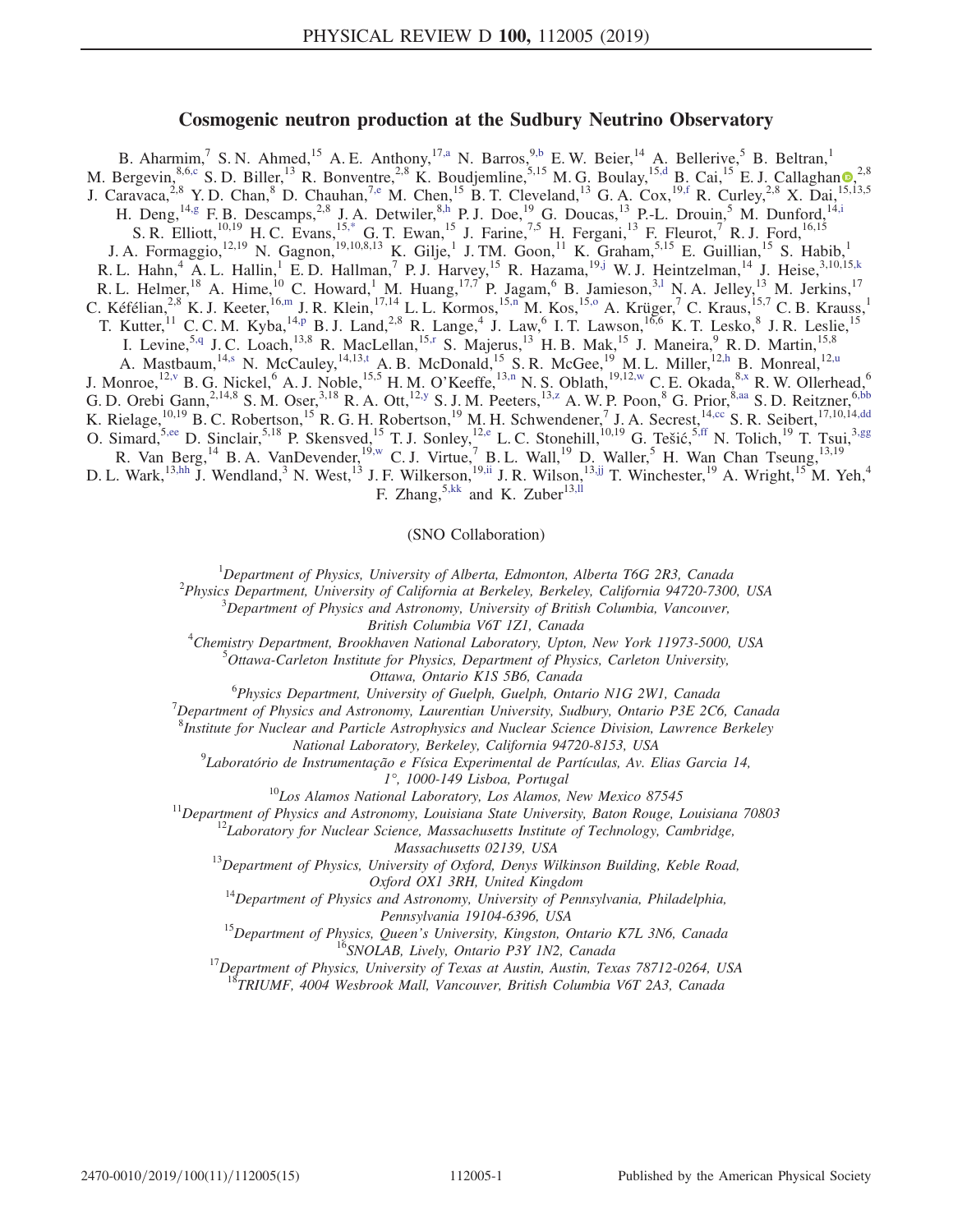$19$ Center for Experimental Nuclear Physics and Astrophysics, and Department of Physics, University of Washington, Seattle, Washington 98195, USA

(Received 25 September 2019; published 12 December 2019)

Neutrons produced in nuclear interactions initiated by cosmic-ray muons present an irreducible background to many rare-event searches, even in detectors located deep underground. Models for the production of these neutrons have been tested against previous experimental data, but the extrapolation to deeper sites is not well understood. Here we report results from an analysis of cosmogenically produced neutrons at the Sudbury Neutrino Observatory. A specific set of observables are presented, which can be used to benchmark the validity of GEANT4 physics models. In addition, the cosmogenic neutron yield, in units of  $10^{-4}$  cm<sup>2</sup>/(g · μ), is measured to be 7.28  $\pm$  0.09(stat)<sup>+1.59</sup>(syst) in pure heavy water and 7.30  $\pm$  $0.07(stat)^{+1.40}_{-1.02}$  (syst) in NaCl-loaded heavy water. These results provide unique insights into this potential background source for experiments at SNOLAB.

DOI: [10.1103/PhysRevD.100.112005](https://doi.org/10.1103/PhysRevD.100.112005)

<span id="page-1-9"></span>[\\*](#page-0-0) Deceased.

- <span id="page-1-1"></span><sup>[b](#page-0-1)</sup>Present address: Department of Physics and Astronomy, University of Pennsylvania, Philadelphia, Pennsylvania, USA.
- <span id="page-1-2"></span>[c](#page-0-2) Present address: Lawrence Livermore National Laboratory, Livermore, California, USA.
- <span id="page-1-3"></span><sup>[d](#page-0-2)</sup>Present address: Department of Physics, Carleton University, Ottawa, Ontario, Canada.
- <span id="page-1-4"></span>[e](#page-0-3) Present address: SNOLAB, Lively, Ontario, Canada.
- <span id="page-1-5"></span>[f](#page-0-4) Present address: Institut für Experimentelle Kernphysik, Karlsruher Institut für Technologie, Karlsruhe, Germany.

<span id="page-1-6"></span>[g](#page-0-5) Present address: Rock Creek Group, Washington, D.C., USA.

- <span id="page-1-10"></span><span id="page-1-8"></span>Present address: Ruprecht-Karls-Universität Heidelberg, Im Neuenheimer Feld 227, Heidelberg, Germany.
- Present address: Research Center for Nuclear Physics, Osaka, Japan.
- <span id="page-1-11"></span>[k](#page-0-7) Present address: Sanford Underground Research Laboratory, Lead, South Dakota, USA.
- <span id="page-1-12"></span>Present address: Department of Physics, University of Winnipeg, Winnipeg, Manitoba, Canada.
- <span id="page-1-13"></span>[m](#page-0-9)Present address: Black Hills State University, Spearfish, South Dakota, USA.
- <span id="page-1-14"></span><sup>[n](#page-0-10)</sup>Present address: Physics Department, Lancaster University, Lancaster, United Kingdom.
- <span id="page-1-15"></span>[o](#page-0-9) Present address: Pelmorex Corp., Oakville, Ontario, Canada.
- <span id="page-1-16"></span>PPresent address: GFZ German Research Centre for Geosciences, Potsdam, Germany.
- <span id="page-1-17"></span><sup>[q](#page-0-12)</sup>Present Address: Department of Physics and Astronomy, Indiana University, South Bend, Indiana, USA.
- <span id="page-1-18"></span>[r](#page-0-12) Present address: University of South Dakota, Vermillion, South Dakota, USA.
- <span id="page-1-19"></span>[s](#page-0-6) Present address: Department of Physics, University of Chicago, Chicago Illinois, USA.
- <span id="page-1-20"></span>[t](#page-0-6) Present address: Department of Physics, University of Liverpool, Liverpool, United Kingdom.
- <span id="page-1-21"></span><s[u](#page-0-6)p>u</sup>Present address: Department of Physics, Case Western Reserve University, Cleveland, Ohio, USA.
- <span id="page-1-22"></span>[v](#page-0-10) Present address: Dept. of Physics, Royal Holloway University of London, Egham, Surrey, United Kingdom.
- <span id="page-1-23"></span>[w](#page-0-13)Present address: Pacific Northwest National Laboratory, Richland, Washington, USA.
- <span id="page-1-24"></span>[x](#page-0-10) Present address: Nevada National Security Site, Las Vegas, Nevada, USA.
- <span id="page-1-25"></span>[y](#page-0-14) Present address: Department of Physics, University of California, Davis, California, USA.
- <span id="page-1-26"></span><sup>[z](#page-0-14)</sup>Present address: Department of Physics and Astronomy, University of Sussex, Brighton, United Kingdom.
- <span id="page-1-28"></span><span id="page-1-27"></span><sup>[aa](#page-0-14)</sup>Present address: Laboratório de Instrumentação e Física Experimental de Partículas, Lisboa, Portugal.<br><sup>bb</sup>Present address: Fermilab, Batavia, Illinois, USA.<br><sup>[cc](#page-0-15)</sup>Present address: Dept. of Physics, Georgia Southern Unive
- 
- <span id="page-1-29"></span>
- <span id="page-1-31"></span><span id="page-1-30"></span>
- <span id="page-1-32"></span>
- <span id="page-1-33"></span>
- 
- <span id="page-1-35"></span>
- <span id="page-1-34"></span>hh Also at Rutherford Appleton Laboratory, Chilton, Didcot, United Kingdom.<br>
"Present address: Department of Physics, University of North Carolina, Chapel Hill, North Carolina, USA.<br>
"Present address: Department of Physics
- <span id="page-1-36"></span>
- 

<span id="page-1-38"></span><span id="page-1-37"></span><sup>kk</sup> Present address: Laufer Center, Stony Brook University, Stony Brook, New York, USA.<br><sup>Il</sup> Present address: Institut für Kern- und Teilchenphysik, Technische Universität Dresden, Dresden, Germany.

Published by the American Physical Society under the terms of the [Creative Commons Attribution 4.0 International](https://creativecommons.org/licenses/by/4.0/) license. Further distribution of this work must maintain attribution to the author(s) and the published article's title, journal citation, and DOI. Funded by  $SCOAP<sup>3</sup>$ .

<span id="page-1-0"></span><sup>&</sup>lt;sup>[a](#page-0-1)</sup>Present address: Global Development Lab, U.S. Agency for International Development, Washington D.C., USA.

<span id="page-1-7"></span><sup>&</sup>lt;sup>[h](#page-0-6)</sup>Present address: Center for Experimental Nuclear Physics and Astrophysics, and Department of Physics, University of Washington, Seattle, Wash[i](#page-0-5)ngton, USA.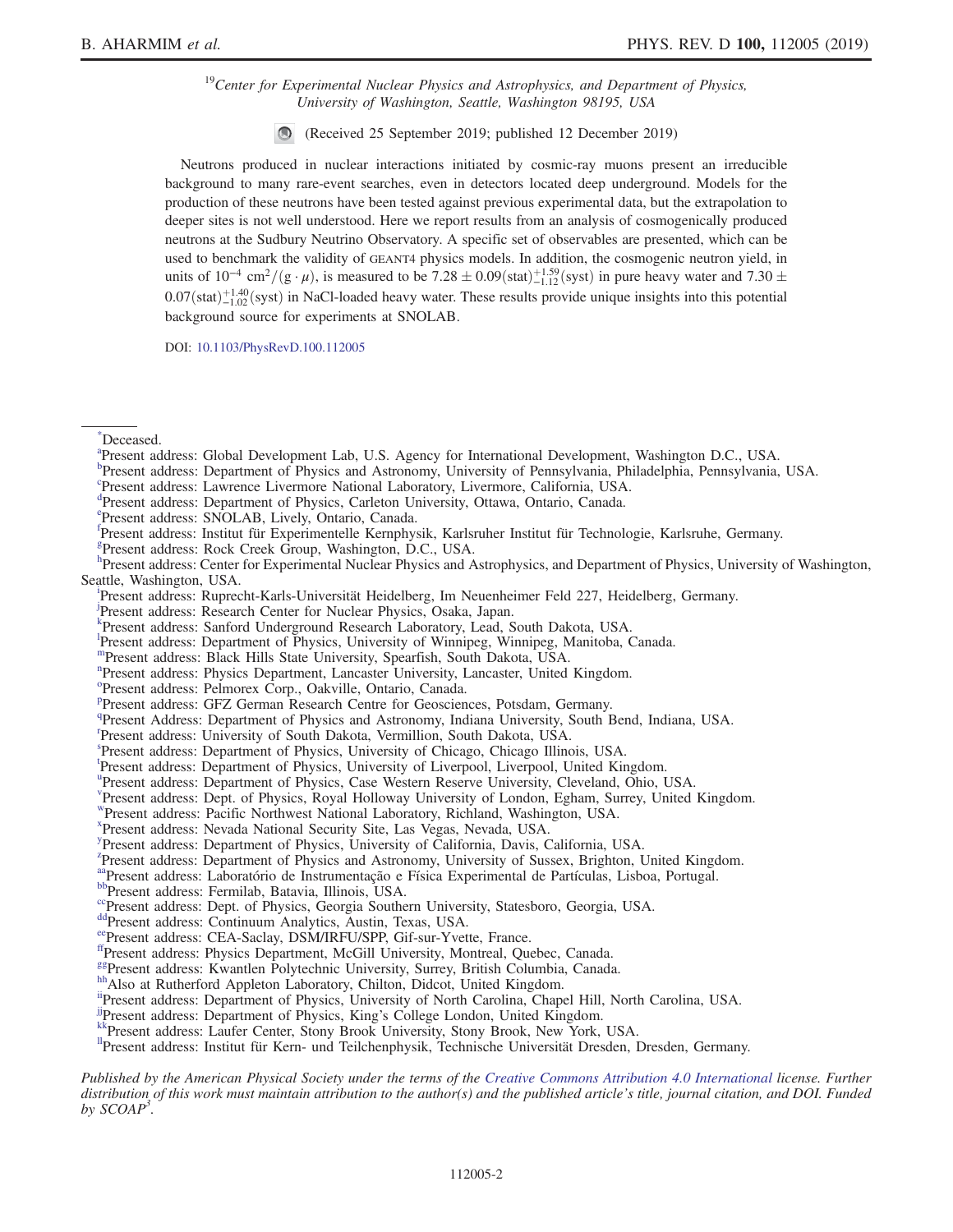# I. INTRODUCTION

High energy muons created in cosmic-ray interactions in the Earth's atmosphere penetrate deep underground, where they induce electromagnetic and hadronic showers. These produce, among other particles of interest, free neutrons with an energy spectrum spanning several GeV. These cosmogenic neutrons form a direct background to searches for rare processes, such as neutrinoless double beta decay, nucleon decay, and dark matter interactions.

The development and realization of next-generation detectors targeting these physics topics require unprecedented levels of background reduction. The prerequisite deep-underground location of such experiments reduces the rate of spallation backgrounds, but even the small number of remaining events can prove limiting to the potential physics reach of the experiments. It thus becomes critical to advance the understanding of the production and properties of cosmogenic neutrons. The average energy of the surviving cosmic muons increases with depth, and the extrapolation of cosmogenic neutron production rates from measurements made at shallow sites to greater depths is not well understood. Measurements at deep locations are critical to the success of future experiments.

Many experimental collaborations have performed dedicated studies of cosmogenic neutrons using liquid targets [1–[14\],](#page-14-0) generally at relatively shallow depths. The deepest dedicated study to date was performed on data taken with the Liquid Scintillator Detector (LSD detector), which was filled with liquid scintillator and located at a depth of 5200 meters water equivalent (m.w.e.) [\[3\].](#page-14-1)

The Sudbury Neutrino Observatory (SNO) experiment offers a unique data set to study cosmogenic neutron production deep underground. The SNO detector was a kiloton-scale heavy water detector, located at a depth of 5890  $\pm$ 94 m.w.e. Using the parametrization found in [\[15\],](#page-14-2) the average muon energy at this depth is  $(363.0 \pm 1.2)$  GeV, higher than those in many other published studies [\[1,2,4](#page-14-0)–14], and comparable to that at LSD [\[3\]](#page-14-1). The SNO data can thus provide information in the high-energy regime and further the understanding of how models for neutron production scale with muon energy.

Here we present results derived from the observation of cosmogenic neutrons in the SNO detector, namely a comparison of observables to model predictions and a measurement of the neutron production rate. Section [II](#page-2-0) describes the SNO detector; Sec. [III](#page-2-1) describes the Monte Carlo simulation used; Sec. [IV](#page-3-0) describes the analysis methods, including the selection criteria for muons and neutrons, and backgrounds to this measurement; Sec. [V](#page-7-0) presents comparisons of characteristic observables seen in the data to those predicted by simulations; and Sec. [VI](#page-12-0) presents the results of the cosmogenic neutron yield measurement.

<span id="page-2-2"></span>

FIG. 1. Schematic diagram of the SNO detector.

## II. THE SNO DETECTOR

<span id="page-2-0"></span>The SNO detector was a water Cherenkov detector located in INCO's (now Vale's) Creighton mine, near Sudbury, Ontario, at a depth of  $(2.092 \pm 0.033)$  km. It consisted of a spherical acrylic vessel (AV) 12 m in diameter, filled with 1000 metric tons of 99.92% isotopically pure heavy water ( ${}^{2}H_{2}O$ , or  $D_{2}O$ ). Surrounding the AV were 9456 Hamamatsu R1408 photomultiplier tubes (PMTs), each 20 cm in diameter, arranged onto a support structure (PSUP) of diameter 17.8 m. Each PMT was outfitted with a light-concentrator which increased the total photocathode coverage to approximately 55%. The AV was surrounded by 7.4 kt of ultrapure  $H_2O$ . The detector arrangement is shown in Fig. [1.](#page-2-2)

Data taking proceeded in three phases. During Phase I, the inner volume was filled with pure  $D_2O$ , with the neutron detection signal being the emission of a 6.25 MeV gamma following radiative capture on the deuteron. In Phase II, neutron detection was enhanced with the addition of 2 t of NaCl;  ${}^{35}$ Cl has a larger neutron capture cross section, and a cascade of photons totaling 8.6 MeV in energy is emitted upon neutron capture. In Phase III, an array of  ${}^{3}$ He proportional counters was deployed for neutron detection. The present analysis considers only data taken during the first two phases, with live times of  $337.25 \pm 0.02$  and  $499.45 \pm 0.02$  days, respectively.

## III. MONTE CARLO SIMULATION

<span id="page-2-1"></span>The existing SNOMAN Monte Carlo simulation and analysis code [\[16\]](#page-14-3) incorporates a detailed, high-precision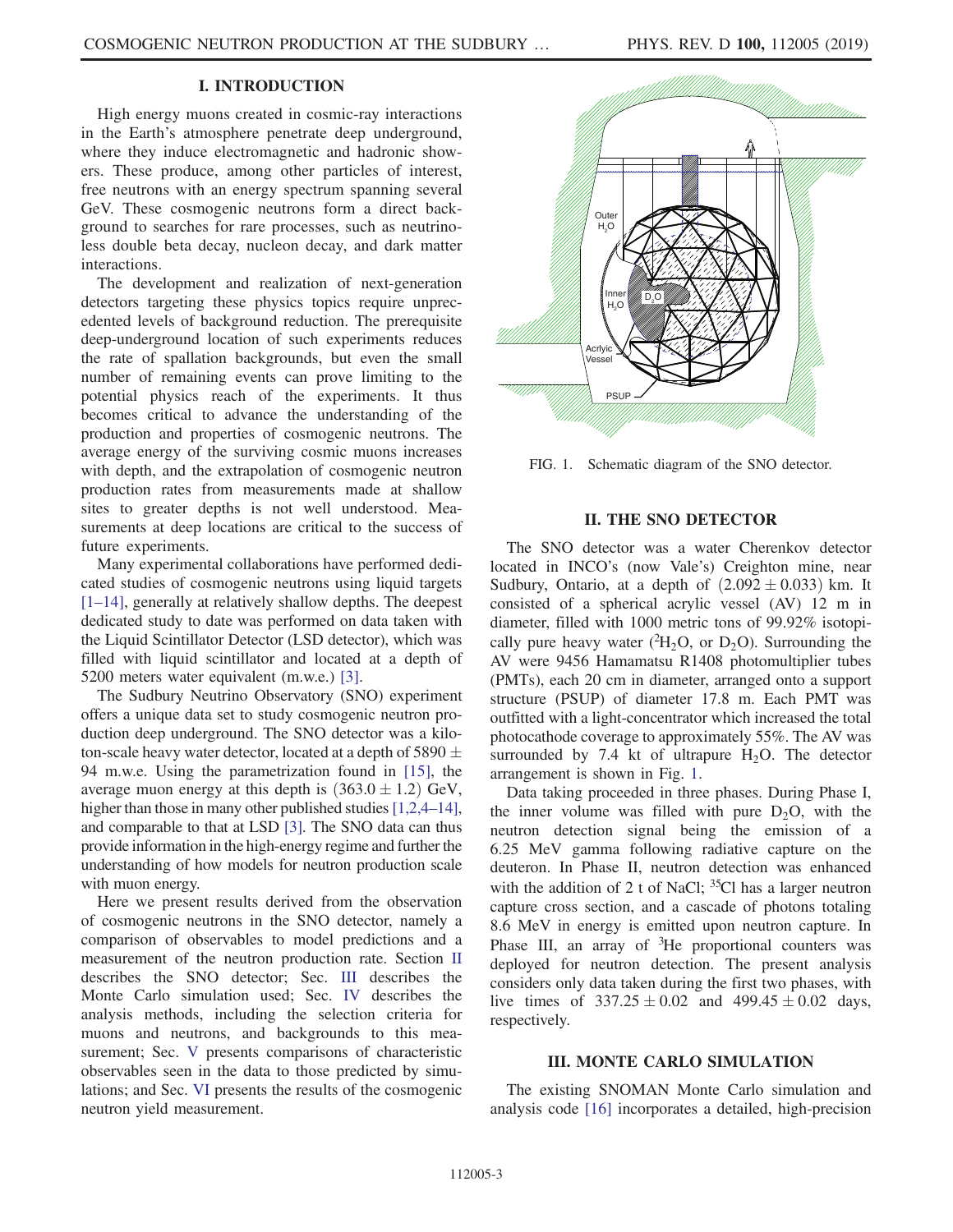model of the SNO detector, including geometry, material and optical properties, and the response of the PMTs and electronic readout system. This model was based on measurements of microphysical parameters, and tuned and verified using calibration data from deployed radioactive and optical sources in the context of previous neutrino analyses [\[17](#page-14-4)–26]. However, the code relevant to the production and propagation of muons and neutrons evolved to become a compilation of algorithms from various sources. In particular, neutron propagation was based principally on the MCNP package [\[27\],](#page-14-5) which in SNOMAN is applicable only for neutron energies below 20 MeV. For the purposes of both improved accuracy in the high-energy regime, and ease of interpretation by the scientific community, in the present analysis SNOMAN is used only for the purposes of modeling detector response and event reconstruction in the context of measuring the neutron yield; the propagation of muons and neutrons is performed in GEANT4 [\[28\]](#page-14-6) (version 10.00.p02), using the standard "shielding" physics list with two modifications described below.

In the course of this analysis, two issues concerning the treatment of deuterons by the standard physics processes included in the shielding list were discovered. One of the most prominent neutron-producing reactions relevant to this analysis is the photonuclear reaction  $\gamma d \to pn$ , which can occur in electromagnetic showers initiated by a cosmic muon. GEANT4 tabulates photonuclear cross sections as a function of the mass number of the nucleus, but, when calculating the cross section for a given isotope, uses a mass number corresponding to the average mass of the naturally occurring isotopes of the given element. For heavy isotopes of hydrogen, this incorrectly returns the cross section on a free proton, which for energies below the pion threshold is 0, as no nuclear break-up can occur for a single nucleon. This issue has been reported to the GEANT4 development team and has been corrected in release version 10.5. In this work, a patch was implemented to disable this behavior for deuterons, for which a cross section tabulation already exists.

It was further discovered that the default model for photonuclear final state generation, the Bertini intranuclear cascade, fails to properly model photodisintegration of the deuteron below the pion threshold. Indeed, while  $\gamma d \rightarrow \gamma \gamma d$ and similar reactions occur,  $\gamma d \to pn$  reactions do not. For the present analysis, we reimplemented the deuteron photodisintegration model developed for SNOMAN [\[29\]](#page-14-7) as a GEANT4 physics process, which is applied only to  $\gamma d$ reactions below the pion threshold. In short, this model treats deuteron breakup as a two-body problem subject to conservation of energy-momentum. A summary of the contributions of various cosmogenic neutron-producing processes in GEANT4 is shown in Table [I.](#page-3-1)

The first step in the Monte Carlo simulation is to generate muons on a spherical shell approximately 4 m

<span id="page-3-1"></span>TABLE I. Breakdown of cosmogenic neutron producing processes at SNO, as modeled by GEANT4. All processes labeled "inelastic" refer to inelastic scattering, and " $\mu$ -nuclear" refers to direct muon-nucleus interactions via virtual photon exchange.

| Process           | Phase I  | Phase II |
|-------------------|----------|----------|
| Photonuclear      | 48.3%    | $46.1\%$ |
| Neutron inelastic | $25.1\%$ | 25.7%    |
| $\pi$ inelastic   | 14.8%    | 16.1%    |
| Proton inelastic  | $4.5\%$  | $4.7\%$  |
| $\mu$ capture     | 3.3%     | $3.6\%$  |
| $\mu$ -nuclear    | 2.7%     | $2.4\%$  |
| Other             | $1.3\%$  | 2.4%     |

outside the PSUP. Given the spherical geometry of the SNO detector, the track can be specified using three coordinates: the impact parameter, which is the distance from the center of the detector to the midpoint of the line connecting the entrance and exit points; the zenith angle, which is the angle of the track measured from vertical; and the corresponding azimuthal angle. The impact parameters and entrance angles are sampled from the muons reconstructed in data, convolved with the resolution of the muon track reconstruction algorithm used in previous cosmic analyses [\[30\]](#page-14-8). The initial muon energy is sampled from an analytic form taken from [\[15\],](#page-14-2) namely

$$
P(E)=Ae^{-bh(\gamma-1)}(E+\varepsilon(1-e^{-bh}))^{-\gamma}, \qquad \quad (1)
$$

where  $b = 0.4$ /km.w.e.,  $\varepsilon = 693$  GeV,  $\gamma = 3.77$ , are constants which parametrize the shape of the spectrum,  $h =$ 5.89 km.w.e./ $\cos \theta$  is the slant depth parametrized by the incident zenith angle  $\theta$ , and A is the normalization. This distribution is the result of propagating muons from surface [\[31\]](#page-14-9), neglecting their angular dependence, through a depth  $h$ , in the approximation of continuous energy loss. While the angular dependence of the energy spectrum at surface is neglected, the angular dependence due to the flat rock overburden is a larger effect and is included.

The propagation of muons and all daughter particles is handled by GEANT4, subject to the two corrections to photonuclear reactions described above. To mitigate poor performance due to the great number of low-energy photons created by high-energy muons, optical photon tracking is disabled and no detector response is simulated. All observables extracted from the Monte Carlo simulation are thus taken as truth information, as output solely of the physics models.

#### IV. ANALYSIS

<span id="page-3-0"></span>There are two goals of this study. The first is to provide a detailed comparison of the data to model predictions across a number of observables, including the capture time and the reconstructed position of the captured neutrons, offering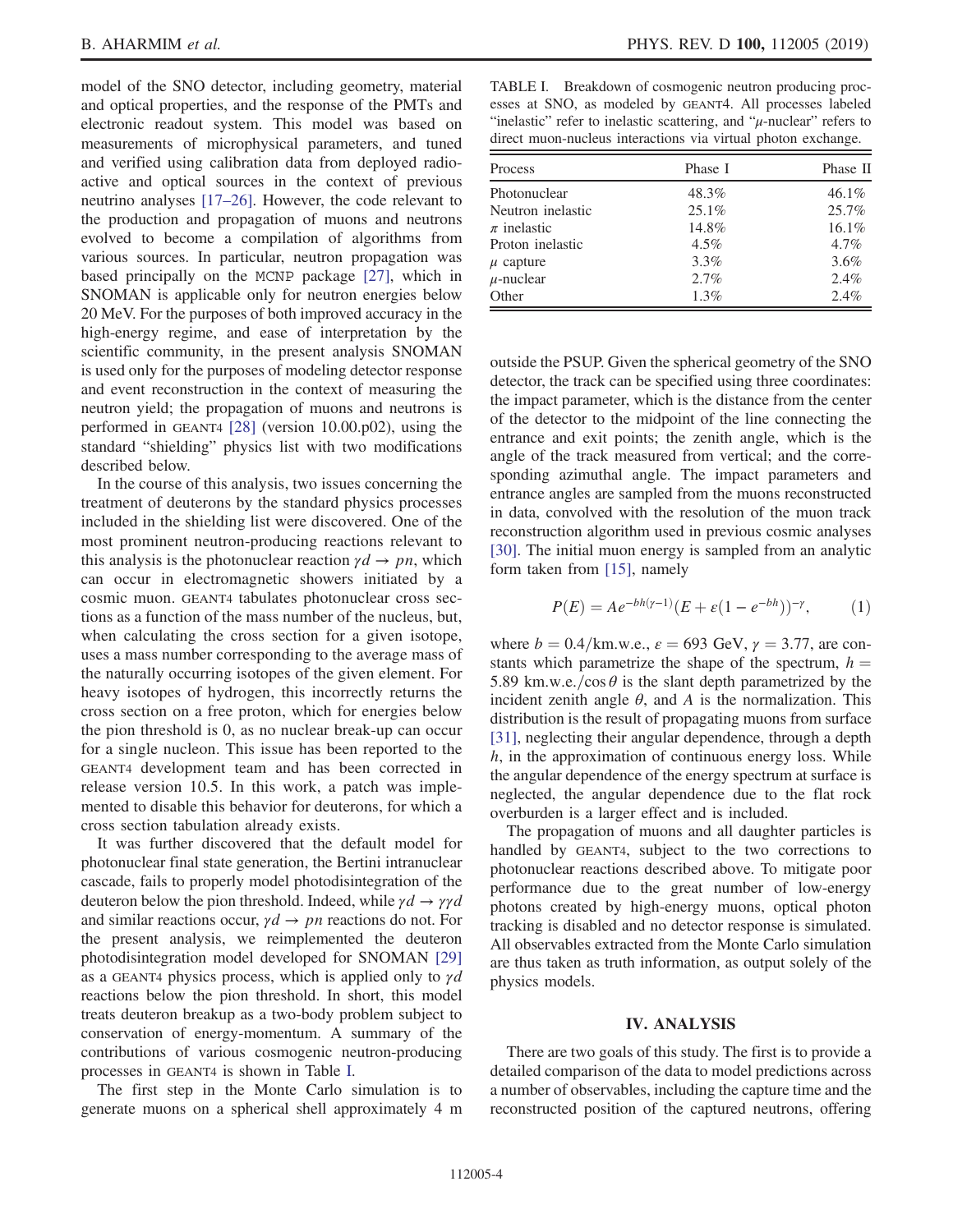validation of the models implemented in GEANT4. The second goal is a measurement of the neutron yield, defined as the number of neutrons produced per unit muon track length per unit target material, in the  $D<sub>2</sub>O$  target.

Use of a heavy water target in SNO offered a higher energy signature for neutron capture than the more commonly used light water and liquid scintillator: neutron capture on the deuteron results in a 6.25 MeV gamma, in comparison to the 2.2 MeV gamma from capture on hydrogen. As a result the efficiency for detecting neutron capture events is greater than 95% in the data set under consideration (Sec. [IV F\)](#page-6-0). The signal energy is also well above internal radioactive backgrounds, leading to effective neutron identification. Conversely, due to the relatively low muon flux at this depth, the data set is limited in statistics when comparing to studies performed of shallower sites.

### A. Muon reconstruction

The reconstruction of a muon candidate event is performed under the through-going hypothesis and outputs several parameters that specify the muon track, including the impact parameter (b) and zenith angle  $(\theta)$ .

The details of the reconstruction algorithm are described in [\[25\]](#page-14-10). The reconstruction is performed in two stages, where a preliminary fit from the first stage is used as the seed to a more sophisticated algorithm in the second stage. The first stage is a purely geometric construction: the entrance point is identified with the cluster of earliest hit PMTs, and the exit point with the charge-weighted position of all hit PMTs. The second stage, which takes this seed track as input, is a likelihood fit containing terms for the number of detected photoelectrons, and the PMT multiphotoelectron charge and hit-times. Using an external muon-tracking system to validate the fits, the muon reconstruction algorithm was found to perform with a resolution of less than 4 cm in impact parameter and 0.5° in zenith angle [\[30\]](#page-14-8).

#### B. Data selection

<span id="page-4-0"></span>The data used in this analysis were taken during Phases I and II, with the AV filled with pure heavy water and saltloaded heavy water, respectively. It is thus a subset of the data used in the SNO cosmic muon flux measurement [\[25\]](#page-14-10), which also considered data taken during Phase III, and the 13-day period between Phases II and III when the detector contained pure heavy water. Phase I data were collected between November 2, 1999 and May 28, 2001, and Phase II data were collected between July 26, 2001 and August 28, 2003, for a combined live time of  $836.7 \pm 0.03$  days.

The selection criteria for muon events are designed to select through-going muons and reject instrumental backgrounds. Specifically, to qualify as a muon, events must have had at least 500 calibrated PMTs fired, with fewer than three of them in the neck of the AV, which is a characteristic of external light entering from the top of the detector. Events that occur within  $5 \mu s$  of another event in which 250 PMTs fired, or within a 2-s window containing 4 or more such events, are identified as a class of instrumental events called "bursts," and are removed from the analysis. Furthermore, events with uncharacteristically low total PMT charge and/or broad timing distributions are inconsistent with the muon hypothesis and are similarly identified as instrumental events. Further high-level cuts are made, among which are the requirements that the reconstructed impact parameter  $b < 830$  cm to ensure the validity of the track fit, and the reconstructed energy loss  $-dE/dX \geq 200$  MeV/m to reject muons that stop inside the detector volume. Finally, cuts are imposed on the fraction of photoelectrons geometrically contained inside the predicted Cherenkov cone for the muon track, and on the timing of these in-cone photons.

These criteria are identical with previous cosmic muon analyses [\[25,30\]](#page-14-10) with one exception. A Fisher discriminant was previously used to reject stopping muons, but was found to incorrectly exclude muons with high light production—potentially the most interesting from the standpoint of neutron production—from the analysis. For the present analysis, we omit this linear discriminant cut; stopping muons are unlikely to contaminate neutron selection due to their relatively prompt decays, as discussed below. A total cross sectional area of  $216.4 \text{ m}^2$  is considered in this analysis, for which Monte Carlo studies of cosmic muons in SNOMAN show the total event selection cut efficiency to be greater than 99% for through-going muons [\[25\].](#page-14-10)

The average capture time for thermal neutrons is known to be on the order of tens of ms in pure  $D_2O$ , and was decreased to a few ms with the addition of NaCl in Phase II. We thus search for cosmogenic neutrons in a time window of 20  $\mu$ s <  $\Delta t$  <  $\Delta t$ <sub>max</sub> following any through-going muon. The lower bound of  $20 \mu s$  was chosen both to exclude Michel electrons from the decay of daughter muons from pions produced in hadronic showers, and to veto a period of several  $\mu$ s following particularly energetic muons in which the PMTs experienced significant afterpulsing. Imposing this lower bound reduces the live time for neutron selection by less than 0.5%. The upper bound  $\Delta t_{\text{max}}$  was chosen to accept >99% of neutron captures in each phase and is set to 300 ms in Phase I and 40 ms in Phase II. Low-level cuts to identify candidate events are identical to those used in previous analyses [\[21,22,24\]](#page-14-11). Neutron events are identified by reconstructing Compton scatters of the capture gammas under a single-scatter hypothesis, yielding a total effective electron energy  $E_{\text{eff}}$  and reconstructed radial position r. Neutron events are selected by requiring 4.0 MeV <  $E_{\text{eff}}$  < 20.0 MeV and  $r$  < 550.0 cm.

These high-level selection criteria differ from previous neutron selection in using a widened energy window consistent between the two phases, compared to the 6–10 MeV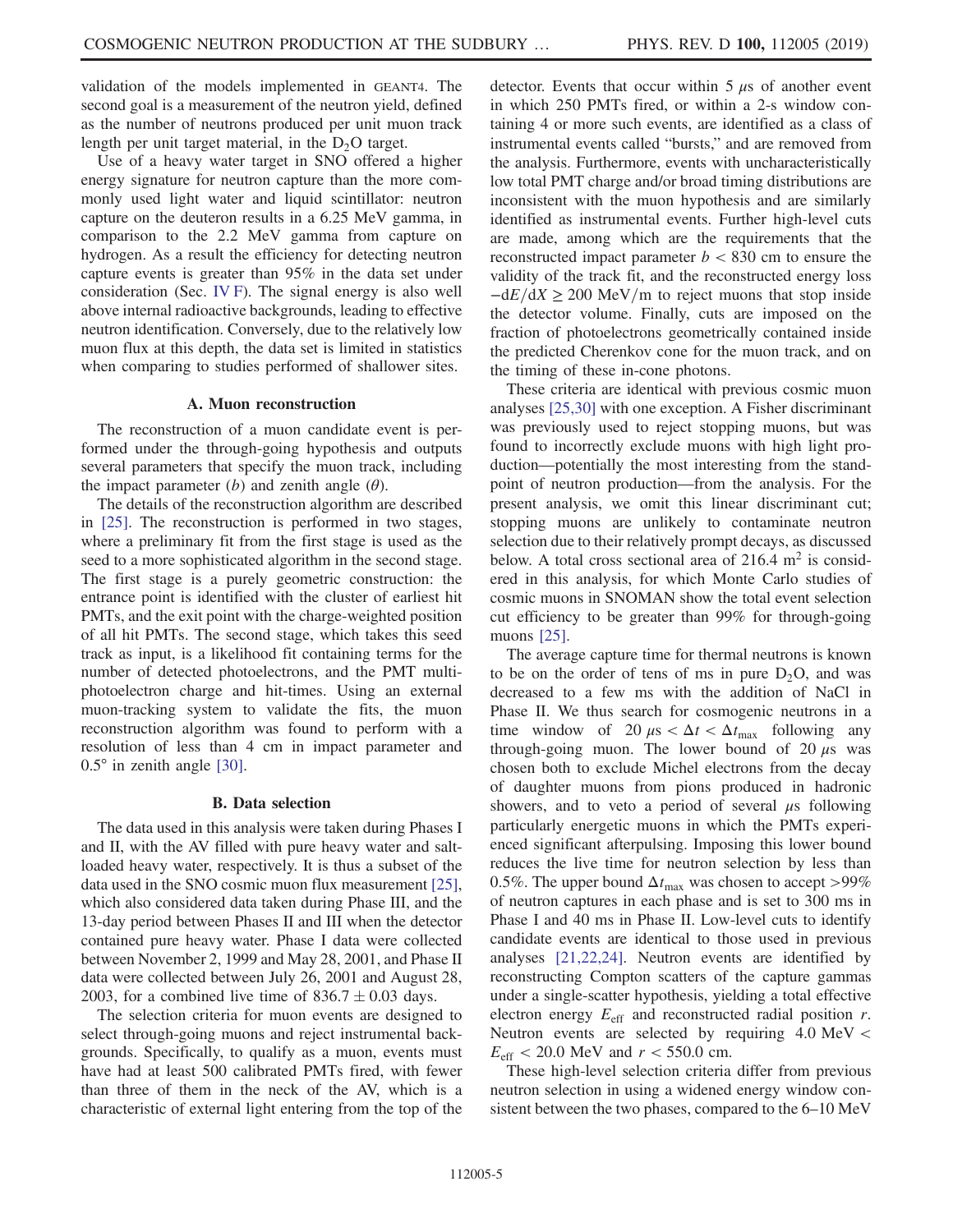B. AHARMIM *et al. PHYS. REV. D* 100, 112005 (2019)

<span id="page-5-0"></span>TABLE II. The distribution of the number of muons included in this analysis, and fraction with followers, indicating the scarcity of neutron followers. The errors are statistical only.

|          | # Muons | % With followers<br>in data | % With followers<br>in MC simulation |
|----------|---------|-----------------------------|--------------------------------------|
| Phase I  | 21485   | $(2.9 \pm 0.12)\%$          | $(3.2 \pm 0.01)\%$                   |
| Phase II | 31898   | $(5.8 \pm 0.13)\%$          | $(5.7 \pm 0.01)\%$                   |

window used previously for Phase II data [\[18\]](#page-14-12), intended to maximize neutron acceptance.

Table [II](#page-5-0) shows the number of muons accepted for the cosmogenic neutron search, and the percentages for which a follower was detected in both the data and the Monte Carlo simulation. The scarcity of neutron followers as shown in the table results in fewer than 3000 muons with detected neutron followers across both phases.

### C. Tests of model predictions

In order to validate the models of cosmogenic neutron production and propagation in the GEANT4 shielding physics list at SNO depth and muon energies, we compare the data with model predictions for a number of observable distributions, including the properties of muons after which neutrons were observed, detected neutron multiplicity, neutron capture position, capture distance from the muon track, clustering of capture positions, and capture time.

These quantities offer benchmarks of different aspects of the models implemented in GEANT4, and unique measurements of the physics involved in neutron production. For example, measurement of the per-muon neutron multiplicity yields insight into the validity of the cross sections of different neutron-producing reactions, while the capture time is sensitive to different neutron energies. Understanding these complementary observables in the simulations and the data will lead to improved physics modeling, imperative for more precise physics measurements.

Furthermore, a measurement of the neutron production rate, using Monte Carlo information as input, requires the reliable simulation of several effects: direct and secondary production of neutrons, typically through electromagnetic and hadronic channels; the energy spectrum of produced neutrons, which can range up to several GeV; the transport of neutrons both at high and thermal energies; and the detection of capture gammas.

As the neutrons are thermalized and then detected after radiative capture, this analysis is not directly sensitive to the energy of the neutrons, nor their production mechanisms. The observables listed above, however, allow a means to verify the reliability of the Monte Carlo implementations of neutron propagation and capture, in the context of measuring the neutron production rate.

### D. Neutron yield

The "neutron yield" is defined as the production rate of neutrons per unit muon track length per unit material density. Here we measure yields in heavy water, both pure and with the NaCl loaded at 0.2% by weight. We define the track length of each muon as  $\ell_{\mu} = 2\sqrt{R_{AV}^2 - b^2}$  through the target volume of density  $\rho$ , where  $R_{AV} = 600$  cm is radius of the AV, and  $N_n^{(\mu)}$  to be the number of neutrons produced by the muon. The yield is then

<span id="page-5-1"></span>
$$
Y_{n} = \frac{1}{\rho} \frac{\sum_{\mu} N_{n}^{(\mu)}}{\sum_{\mu} \ell_{\mu}} = \frac{1}{\rho} \frac{\sum_{\mu} N_{n}^{(\mu)}}{N_{\mu} \ell_{\text{avg}}},
$$
(2)

where  $N_{\mu}$  is the total number of muons and  $\ell_{\text{avg}}$  is the average muon track length.

In principle, the number of neutrons can be determined by simply counting neutronlike events following muons, with the following corrections: we express the probability for a neutron produced by a muon of impact parameter  $b$  to be captured in the fiducial volume, the "capture efficiency", as  $\varepsilon_{\text{Cap}}(b)$ ; and the probability for a neutron capture at radius  $r$  to trigger the detector and survive the event selection cuts, the "observation efficiency", as  $\varepsilon_{\text{Obs}}(r)$ . With a background count of  $N_{\text{bkg}}^{(\mu)}$ , the number of produced neutrons is then

<span id="page-5-2"></span>
$$
N_n^{(\mu)} = \frac{1}{\varepsilon_{\text{Cap}}(b)} \left( \sum_{n=1}^{N_f^{(\mu)}} \frac{1}{\varepsilon_{\text{Obs}}(r_n)} - N_{\text{bkg}}^{(\mu)} \right),\tag{3}
$$

where  $N_f^{(\mu)}$  is the number of follower events, and we account for the relevant efficiencies on a per-neutron and per-muon basis. The number of background counts is

$$
N_{\text{bkg}}^{(\mu)} = N_{\text{ext}}^{(\mu)} + N_{\text{coinc}}^{(\mu)} + N_{\text{radio}}^{(\mu)},\tag{4}
$$

comprised of neutrons originating external to the inner volume, radioactive backgrounds coincident with the follower selection window, and radioisotopic backgrounds also produced in spallation reactions, respectively. Estimates for the number of background counts in both phases are given in Sec. [IV G](#page-6-1).

<span id="page-5-3"></span>The first expression in Eq. [\(2\)](#page-5-1) is an idealized production rate, measured under the assumption that neutron production is a Poisson process, occurring constantly along the path of the muon. This is largely untrue, however, as the majority of production actually occurs during showering [\[32\]](#page-14-13). The Poisson rate is equal to the mean per-muon yield were each muon to have equal track length. This is, in general, distinct from the mean of the true per-muon yield values calculated using the track length appropriate to each muon, which we denote by  $\bar{Y}_n$ . Because SNO is able to reliably reconstruct individual muon tracks, we calculate a per-muon yield,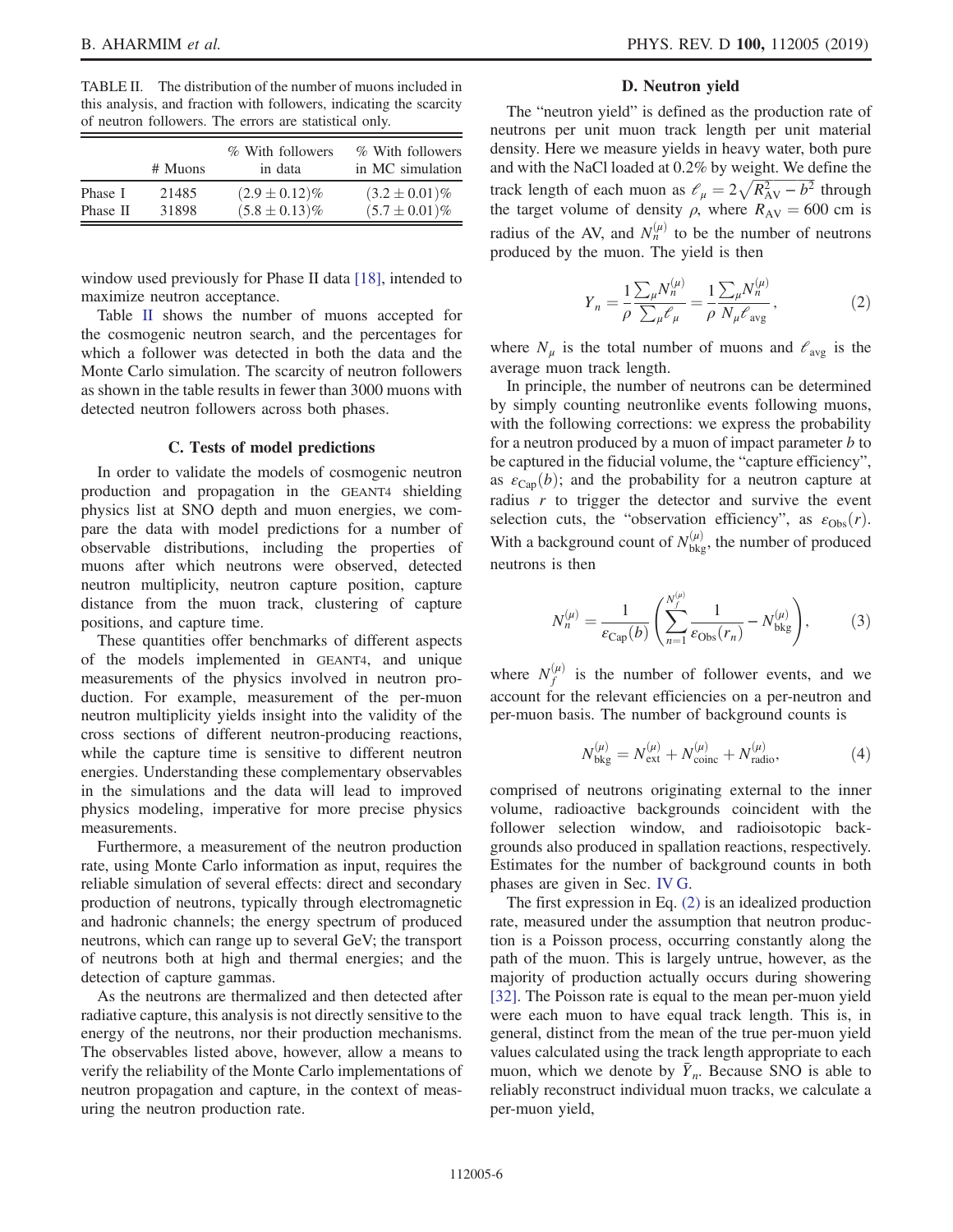<span id="page-6-2"></span>

FIG. 2. The spectrum of starting energies of muon-induced neutrons at SNO, as generated by GEANT4.

$$
Y_n^{(\mu)} = \frac{N_n^{(\mu)}}{\rho \mathcal{C}_{\mu}} \tag{5}
$$

unique to each muon, and compute  $\bar{Y}_n$  as the mean  $Y_n^{(\mu)}$ .

## E. Capture efficiency

The capture efficiency is defined as the fraction of neutrons produced by a muon that are captured in the fiducial volume, parametrized as a function of the impact parameter of the muon. A <sup>252</sup>Cf source was deployed in SNO to measure the capture efficiency of MeV-scale neutrons (see Fig. [13\)](#page-12-1), but the energy spectrum from cosmogenic production extends much higher, and the capture efficiency in this regime may be different. We thus evaluate this efficiency solely using GEANT4 simulations. An uncertainty on the capture efficiency due to the spectrum of starting neutron energies, shown in Fig. [2](#page-6-2), is calculated by computing the efficiency in ten bins in energy, ranging from 0 to 5 GeV, and computing the RMS difference of these binned efficiencies from the nominal value, weighted by each bin's integral of the energy spectrum. The capture efficiencies in both phases are shown in Fig. [3](#page-6-3). The cosmogenic capture efficiency curves differ from those measured with the  $252CF$  source (see Fig. [13\)](#page-12-1) for two reasons: principally, the cosmogenic capture efficiency is parametrized by the muon impact parameter, not neutron starting position, and also differences in the neutron energy spectra.

### F. Observation efficiency

<span id="page-6-0"></span>The observation efficiency is defined as the probability for a neutron capture through a visible capture mode to trigger the detector and pass the event selection criteria outlined in Sec. [IV B](#page-4-0). We evaluate this efficiency by propagating and reconstucting capture gammas in SNOMAN. This efficiency is shown in Fig. [4](#page-6-4). Because the energy threshold used in this analysis is lower than that used in past

<span id="page-6-3"></span>

FIG. 3. GEANT4-based capture efficiencies for cosmogenic neutrons in Phases I (red) and II (blue). Error bars represent the spread in efficiency due to the neutron energy spectrum.

solar neutrino analyses, this efficiency is comparable in both phases and relatively stable with respect to position in the detector.

#### G. Backgrounds

<span id="page-6-1"></span>The yield measurement as defined in Eqs. [\(2\)](#page-5-1) and [\(3\)](#page-5-2) is subject to three general classes of background, namely cosmogenic neutrons from sources other than the detector volume, radioisotopes produced in conjunction with neutrons, and random coincident events, each of which is discussed below.

#### 1. External captures

One background to measuring the rate of neutron production in heavy water is contamination from cosmogenic neutrons produced in other materials, which we define as "external captures." At SNO, the principal

<span id="page-6-4"></span>

FIG. 4. SNOMAN-based observation efficiency for neutron captures on D in Phase I (red), and  ${}^{35}Cl$  in Phase II (blue). Error bars are statistical.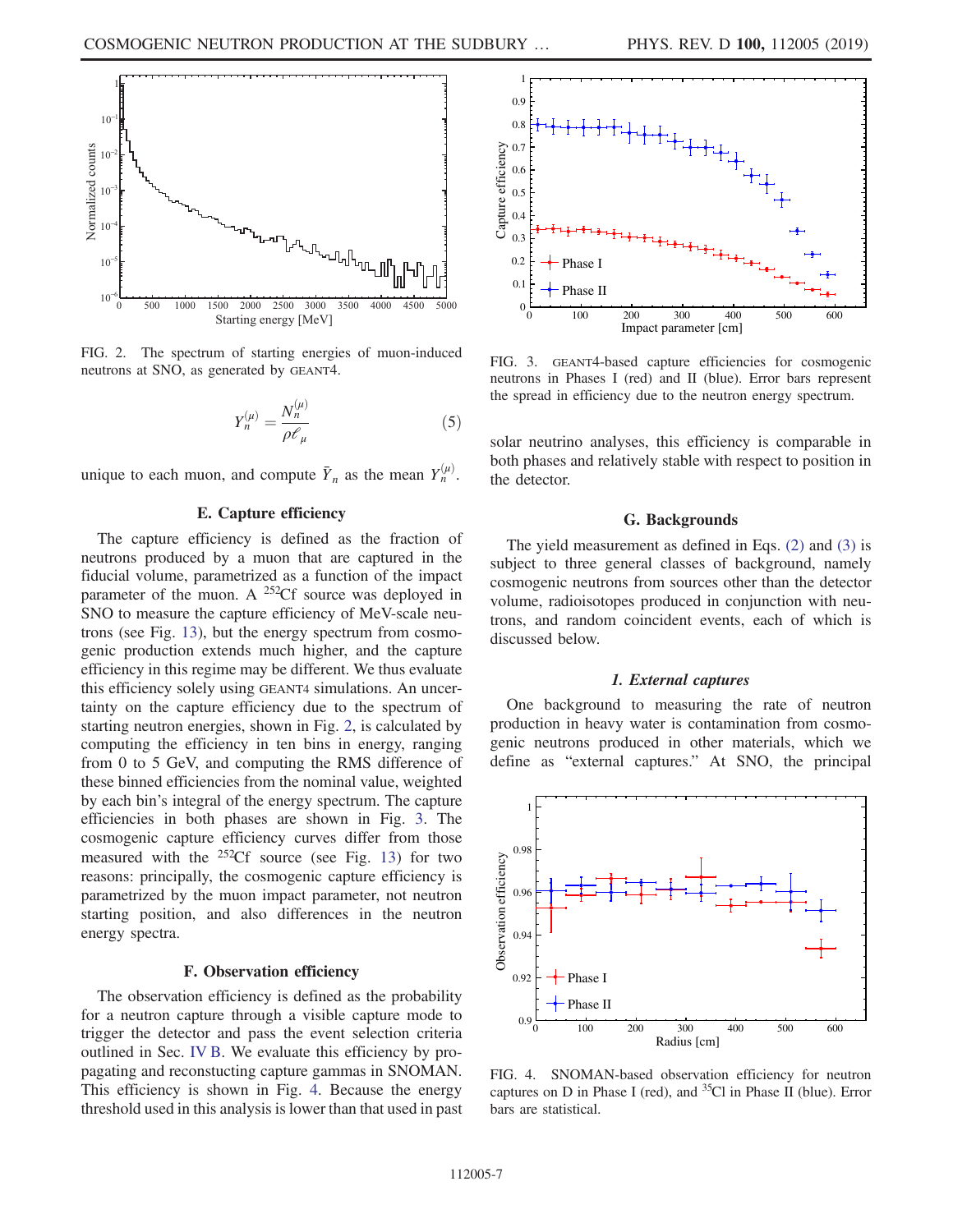<span id="page-7-1"></span>

FIG. 5. Determination of <sup>12</sup>B contamination, in Phases I (left) and II (right). The time delay and reconstructed energy (shown here) distributions are fit to a combination of exponentials, corresponding to neutron captures and <sup>12</sup>B decays.

external sources are the AVand surrounding light water. We assess this contamination as a function of impact parameter, and find, using GEANT4, that the average number of external neutrons capturing in the fiducial volume per muon is at most  $(5.3 \pm 0.2) \times 10^{-3}$  in Phase I and  $(1.5 \pm 0.1) \times 10^{-2}$ in Phase II, where the larger capture efficiency in Phase II determines the difference.

#### 2. Cosmogenic radioisotopes

The passage of a muon can result in the production of various unstable isotopes [\[33\]](#page-14-14), as well as the neutrons that are the focus of this analysis. While the usual concern for cosmogenic production centers on long-lived isotopes, such as  $16N$  with a half-life of roughly 7 s, the timing cut used to select followers makes this analysis sensitive to the production of short-lived isotopes. From both calculations and measurements of isotope production at Super-Kamiokande [\[33,34\],](#page-14-14) we determine the expected dominant isotope background to be  ${}^{12}B$ , a beta-emitter with a half-life of 20 ms and Q-value of 13 MeV. Our approach to assessing the contribution of this background is datadriven: we search for contamination from  $^{12}B$  decays using a maximum likelihood fit of both the timing and energy distributions of events following cosmic muons. Explicitly, where  $t$  and  $E$  are the time delay and energy of each event, we construct a likelihood function

$$
L(\tau, f_B) = \prod_{\text{events}} \left( \frac{1 - f_B}{\tau} e^{-t/\tau} P_{\text{NC}}(E) + \frac{f_B}{\tau_1} e^{-t/\tau_1} P_B(E) \right),\tag{6}
$$

where  $\tau_1 = 20 \text{ ms} / \ln 2$  is the <sup>12</sup>B lifetime, and P<sub>NC</sub> and P<sub>B</sub> are the reconstructed energy spectra for neutron captures and <sup>12</sup>B  $\beta$ -decays, respectively. The fit parameters are  $\tau$ , the neutron capture time, and  $f_B$ , the fractional <sup>12</sup>B contamination. The fit is performed separately on the samples of follower events in each phase; the results of the fit in energy space are shown in Fig. [5](#page-7-1). The best fit capture time constants are consistent with those fit under the boron-free hypothesis (Sec. [V F\)](#page-11-0).

We compute an upper limit on the fractional  $^{12}B$ contamination at the 90% confidence level by marginalizing over the free time constant. This results in limits on the radioisotopic contamination of 2.4% and 0.67% in Phases I and II, respectively, which are included as uncertainties on the measured neutron yield.

#### 3. Random coincidences

All remaining backgrounds are uncorrelated with the passage of a muon and are classified as random coincidences. We assess this class of backgrounds by imposing neutron selection criteria on events in a 3-s time window immediately preceding the trigger time of each muon. Doing so determines the average coincidence rates to be 7.89 × 10<sup>-4</sup> s<sup>-1</sup> and 9.73 × 10<sup>-4</sup> s<sup>-1</sup> in Phases I and II, respectively, which translate to average numbers of coincident events per muon of  $2.4 \times 10^{-2}$  and  $3.9 \times 10^{-3}$ , respectively.

## V. STUDY OF EVENT DISTRIBUTIONS

<span id="page-7-0"></span>To aid in the development and improvement of physical models, both strictly theoretical and those implemented in simulation packages, we present distributions of observables of cosmogenic neutrons and their relation to their leading muon in the data, and a comparison to model-based predictions. Specifically, we show distributions of the track parameters of muons for which neutron followers were observed, follower multiplicity, the capture positions measured both in the detector and in relation to the leading muon, and the time delay between the muon and follower event. In all cases, the MC simulation has been scaled to the normalization of the data, for easy comparison of the shapes of the distributions.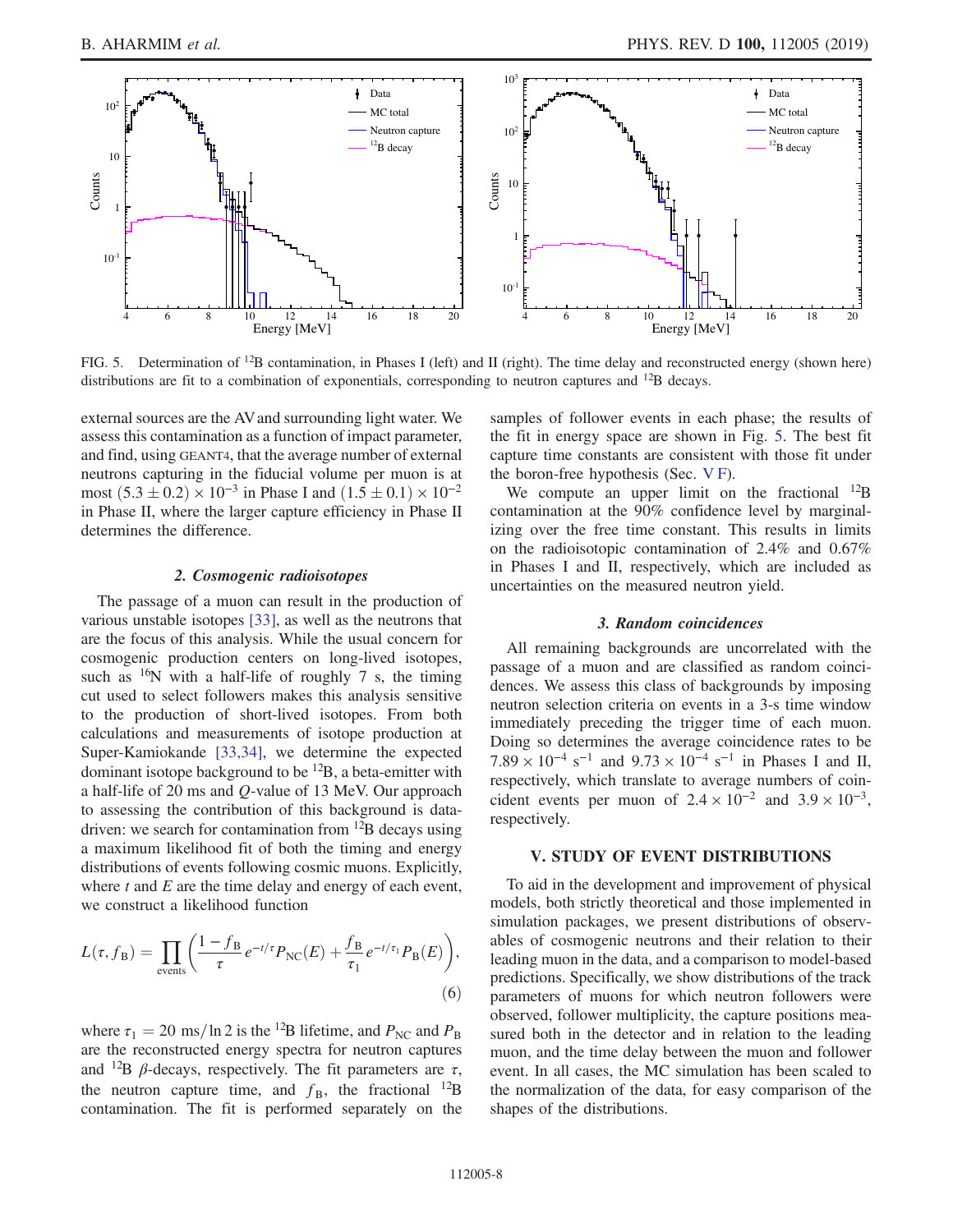<span id="page-8-0"></span>

FIG. 6. Area-normalized impact parameters  $b^2/R_{\text{PSUP}}^2$  of all muons (top) and only muons with followers (bottom), in Phase I (left) and II (right).  $R_{\text{PSUP}} = 850$  cm is the radius of the PSUP. The AV boundary is at abscissa value  $\approx 0.5$ .

## A. Follower selection

The number of muons that have follower events passing the selection criteria described in Sec. [IV B](#page-4-0) is shown in Table [II.](#page-5-0) The enhanced proportion of muons after which followers were observed in Phase II reflects the higher capture cross section. Figure [6](#page-8-0) shows the distributions of muon impact parameter, both for all muons and only those with followers. The preselection distributions agree because the input to the Monte Carlo simulation is sampled from the population of muons observed in the data. The shapes of the postselection distributions are roughly proportional to the muon track length in the detector. With regard to the zenith angle, the subset of muons with followers is representative of the larger population and is shown in Fig. [7.](#page-9-0)

## B. Follower multiplicity

The distributions of the number of neutronlike events following a muon are shown in Fig. [8](#page-9-1). Muons with hundreds of followers were observed in each phase; indeed, events of such high multiplicity are reproduced using existing simulation tools. The potential disagreement in the number of high-multiplicity events in Phase II, however, may indicate that some reactions on chlorine are mismodeled. This could be attributed to incorrect cross sections for the dominant, low-multiplicity, neutron-producing processes, i.e., photonuclear and neutron inelastic scattering, or incorrect final-state generation after nearcomplete nuclear breakup at high energies.

Distinct identification of cosmic muons as showering either electromagnetically or hadronically has been demonstrated by studying the distribution of multiplicities of neutron followers in high energy (>90 GeV) muon-induced showers in liquid scintillator detectors [\[35\]](#page-14-15). When imposing shower selection criteria, the multiplicity distribution analogous to those shown in Fig. [8](#page-9-1) exhibited two peaks, corresponding to electromagnetic and hadronic showering, with the hadronic case corresponding to larger multiplicities. Our data set includes neutrons of all origins, and the distributions shown in Fig. [8](#page-9-1) do not exhibit the bimodal topography characteristic of such shower separation.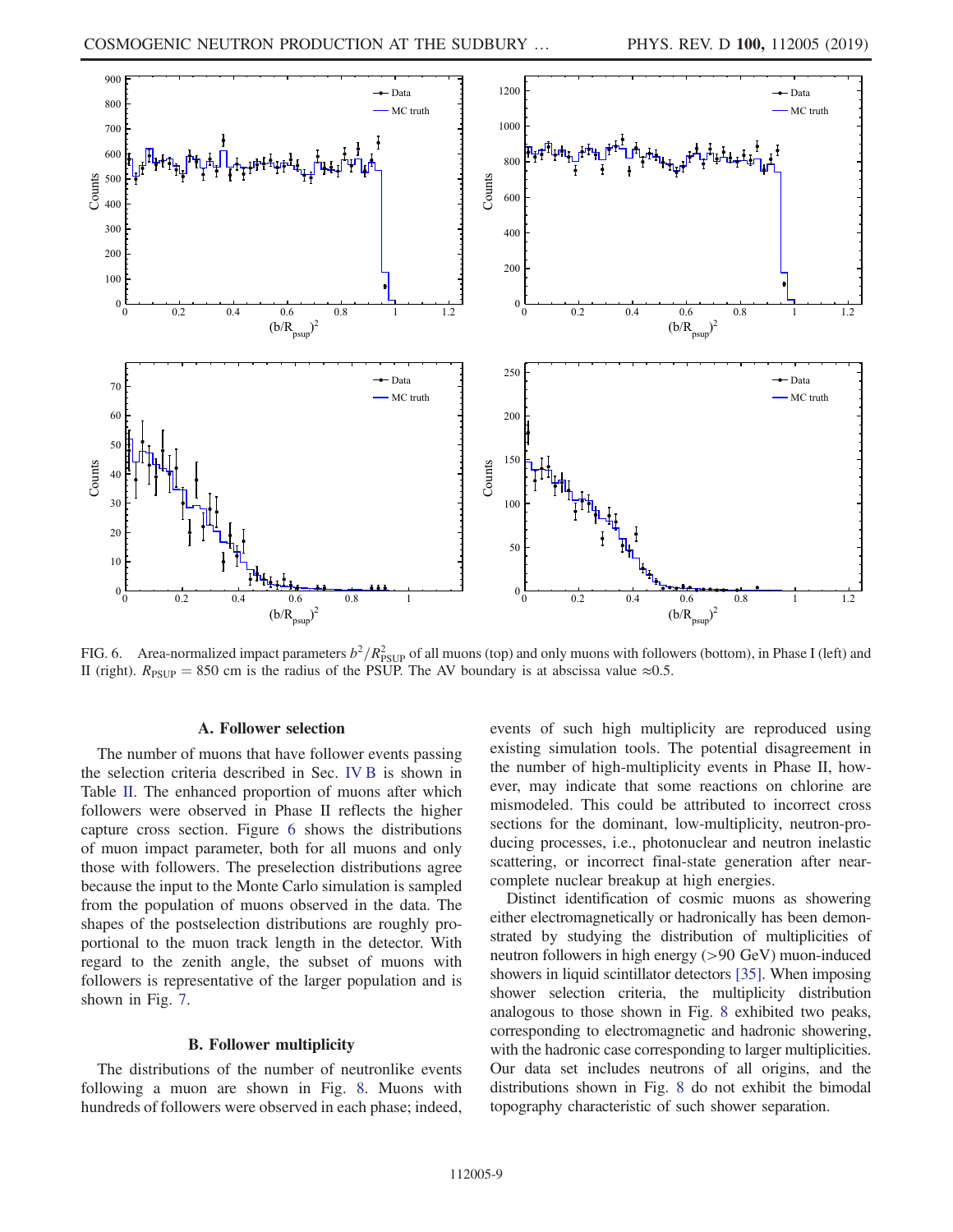<span id="page-9-0"></span>

FIG. 7. Entrance zenith angles of muons with detected followers, in Phases I (left) and II (right).

<span id="page-9-1"></span>

FIG. 8. Number of detected neutron followers per muon, in Phases I (left) and II (right). Each entry to the histograms represents one muon.

## C. Capture position

Figure [9](#page-10-0) shows the distributions of the radial position of neutron captures in the detector. Because the muon flux is uniform in area and, in aggregate, neutrons are produced uniformly along a track, they are, in aggregate, produced uniformly in the volume of the detector. This is reflected in Phase II, where there is a large capture cross section and the capture position is more strongly correlated with production position. In Phase I, where the effective capture cross section is reduced by 2 orders of magnitude, neutrons are more likely to diffuse out of the fiducial volume; this effect grows as the muon and, hence, neutrons are located closer to the edge of the AV, which has a relatively high hydrogen content, and results in a deficiency of captures in the outer fiducial volume compared to the center. The agreement of the comparison shown in Fig. [9](#page-10-0) constitutes a partial validation of the propagation of neutrons in the GEANT4 detector model, but is complicated by the finite size of the detector. More ideal tests would use large volumes where boundary effects are suppressed.

#### D. Capture clustering

The majority of neutron production occurs in electromagnetic showers. The initiation of a shower usually entails a very localized energy deposition by the muon, in contrast to the smaller, constant ionization losses. In the electromagnetic case, this energy deposition has a characteristic profile in the direction of the muon track, which at cosmicmuon energies in light water has a width typically on the order of several meters; see [\[32\]](#page-14-13) for a discussion.

In an attempt to profile the energy deposition relevant to neutron production, we investigate the clustering of muoninduced neutrons. Specifically, we use the neutron capture positions as proxies for their production positions, which act as proxies for energy deposition. We define a clustering metric,  $\sigma_{\text{Long}}$ , which for each muon is the standard deviation of the coordinate of its followers' capture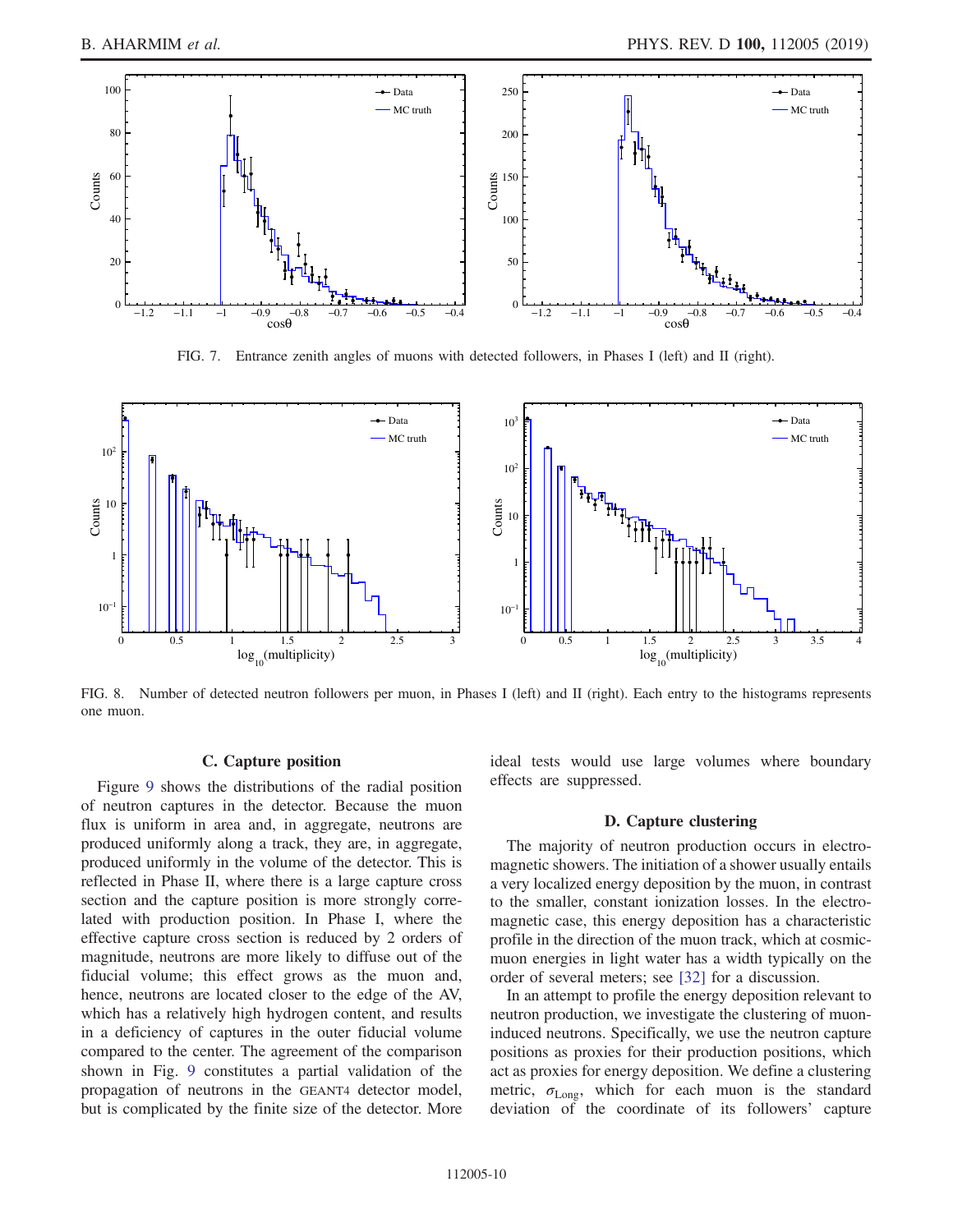<span id="page-10-0"></span>

FIG. 9. Volume-normalized capture position  $r^3/R_{AV}^3$  of detected followers, in Phases I (left) and II (right).  $R_{AV} = 600$  cm is the radius of the AV.

positions measured longitudinally along its track. More specifically, we define  $\vec{r}_n$  as the reconstructed position of a neutron capture event,  $\vec{r}_{\mu \text{ entrance}}$  and  $\vec{r}_{\mu \text{exit}}$  as the positions where the muon enters and exits the PSUP, respectively, and  $x_n$  as the coordinate of the neutron capture measured along the track; that is,

$$
x_n = \frac{(\vec{r}_n - \vec{r}_{\mu \text{ entrance}}) \cdot (\vec{r}_{\mu \text{ exit}} - \vec{r}_{\mu \text{ entrance}})}{||\vec{r}_{\mu \text{ exit}} - \vec{r}_{\mu \text{ entrance}}||},\qquad(7)
$$

$$
\bar{x} = \frac{1}{N_f^{(\mu)}} \sum_n x_n,\tag{8}
$$

and

$$
\sigma_{\text{Long}} = \sqrt{\frac{1}{N_f^{(\mu)} - 1} \sum_n (x_n - \bar{x})^2}.
$$
 (9)

The distributions of this clustering metric in both phases are shown in Fig. [10.](#page-11-1) The shapes of the distributions in the top panel are determined as the sum of  $\chi$ -distributions; a well-known result states that the variance of  $n$  normally distribution samples follows a  $\chi^2$ -distribution for  $n-1$  degrees of freedom. Indeed, the bottom panel of Fig. [10](#page-11-1) shows the distributions of clustering metrics for muons broken down by multiplicity—those followed by two neutrons, and those followed by greater than two neutrons—and shows that the 2-neutron widths follow a falling distribution, unlike the bell-shaped curves shown for multineutron events.

The mean capture profile width is  $(1.28 \pm 0.06)$  m in Phase I, and  $(1.08 \pm 0.04)$  m in Phase II. If interpreted as a length scale over which energy is deposited into hadronic channels, this is smaller than the expected scale for electromagnetic deposition, which in light water occurs over a range of several meters [\[32\]](#page-14-13).

#### E. Lateral capture distance

The distributions of the lateral capture distance from the leading track are shown in Fig. [11,](#page-11-2) which follow an anticipated exponential form. The offset in exponential behavior from 0 is due both to neutrons being produced away from the track, and the distance traveled by the neutrons before thermalizing. The characteristic distances, both in data and simulation, in Phase II are reduced in comparison to Phase I, which is expected on the basis of the larger capture cross section for <sup>35</sup>Cl than that for <sup>2</sup>H. A single muon in Phase I preceded a follower candidate observed more than 12 m away, an extreme not predicted by the Monte Carlo simulation. The muon did not enter the AV and traveled only through the surrounding light water.

The data from Phase II exhibit a rather gross difference in shape from the Monte Carlo prediction, a phenomenon not observed in Phase I. Indeed, we believe that this points to a problem with GEANT4's treatment of cosmogenic neutrons. While validations of low energy neutron transport have been performed, opportunities to benchmark models of high energy transport are scarce. It is also possible that the energy spectrum of primary neutrons determined in GEANT4 is incorrect, or that the cross sections for scattering from chlorine at high energy are not valid. No such discrepancy is observed in Phase I because low energy neutrons in deuterium experience appreciable random walks, typically several meters in length, before capturing. Any submeter difference in the path length traveled at high energy is masked by the effect of this relatively long random walk. Indeed, using a simple toy MC simulation which samples high-energy transport lengths from the Phase II distributions in Fig. [11](#page-11-2) and low-energy transport lengths from the distribution of random walk lengths that a neutron may experience in pure  $D_2O$ , the resulting distributions exhibit a similar level of agreement as in Phase I, in which no discrepancy is seen.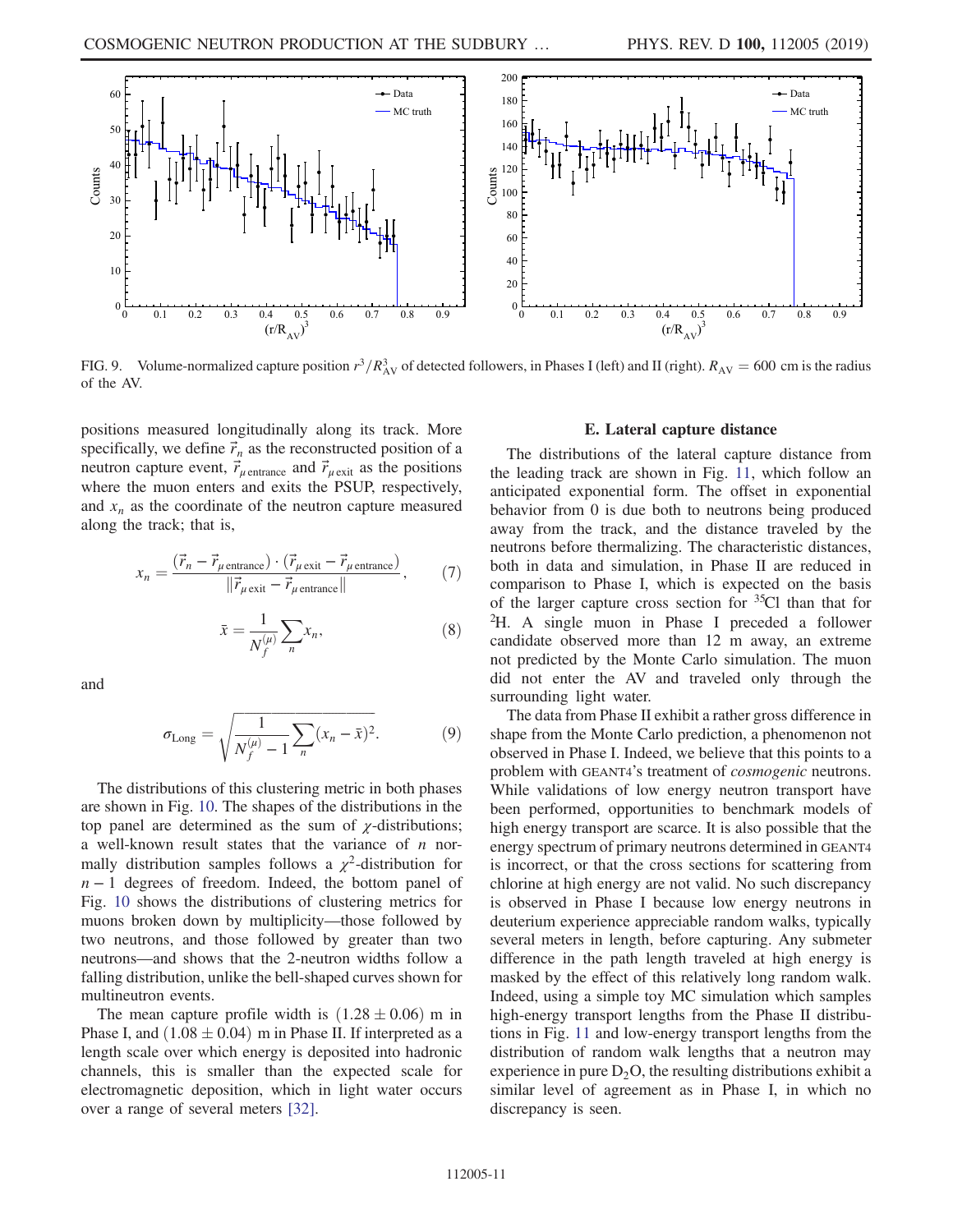<span id="page-11-1"></span>

FIG. 10. Per-muon spreads of capture position measured along the track, in Phases I (left) and II (right). The bottom row shows contributions from muons of different multiplicities.

## F. Time delay

<span id="page-11-0"></span>Distributions of the delay between a muon's passage through the detector and its follower captures are shown in Fig. [12.](#page-12-2) The data during each phase may be fit with a pure exponential, yielding maximum-likelihood estimators of

the characteristic capture time of  $48.5 \pm 1.3$  ms in Phase I, and  $5.29 \pm 0.07$  ms in Phase II. While muon-induced neutrons may be produced with very high energies, this is in agreement with the previously measured capture time for <sup>252</sup>Cf neutrons in the salt phase of  $5.29 \pm 0.05$  ms [\[18\]](#page-14-12).

<span id="page-11-2"></span>

FIG. 11. Lateral capture distances from track, in Phases I (left) and II (right).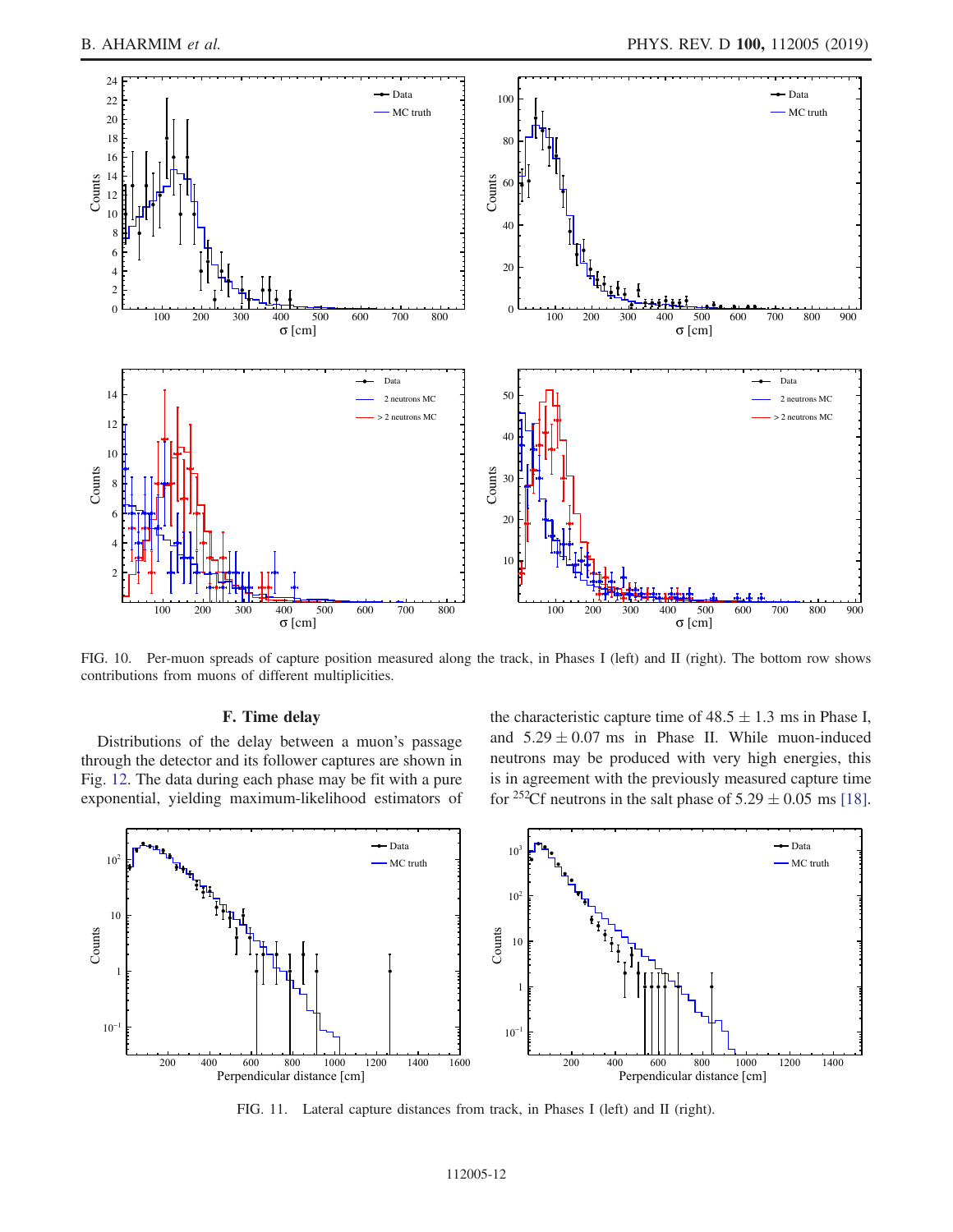<span id="page-12-2"></span>

FIG. 12. Follower delay from most recent muon, in Phases I (left) and II (right).

As the thermalization time is small in comparison to the overall capture time, this agreement suggests that the modeling of low-energy neutron transport and capture are valid in the presence of chlorine, further indicating that the source of the discrepancy in lateral capture distance is in the high energy regime.

#### VI. RESULTS FOR NEUTRON YIELD

<span id="page-12-0"></span>The measured neutron yield values in pure heavy water and salt-loaded heavy water are found to be, in units of  $10^{-4}$  cm<sup>2</sup>/(g· $\mu$ ), 7.28 ± 0.09(stat)<sup>+1.59</sup>(syst) and  $7.30 \pm 0.07(\text{stat})_{-1.02}^{+1.40}(\text{syst})$ , respectively. These are to be compared with the respective values predicted by GEANT4 of  $7.01 \pm 0.014$ (stat) and  $7.29 \pm 0.014$ (stat), respectively, though it should be noted that systematic uncertainties on the simulated values may be quite large; see the extensive discussion in [\[11\]](#page-14-16).

The systematic uncertainties for this measurement are shown in Table [III](#page-12-3), including uncertainties from the Monte Carlo-based capture and observation efficiencies, as well as the number of neutron-like background counts coincident with a through-going muon.

The dominant uncertainty is due to the Monte Carlobased capture efficiency. A  $^{252}$ Cf fission source was deployed in both phases to measure a per-neutron capture efficiency for low energy (<15 MeV) neutrons as a function of position in the detector [\[18\]](#page-14-12). We assess an additional uncertainty on the muon-induced capture

<span id="page-12-3"></span>TABLE III. Relative uncertainties on the yield measurement.

|                        | Phase I              | Phase II             |
|------------------------|----------------------|----------------------|
| Capture efficiency     | $+21.7%$<br>$-15.2%$ | $+19.1%$<br>$-13.8%$ |
| Observation efficiency | $\pm 0.4\%$          | $+2.1\%$             |
| Background counts      | $+0.0\%$<br>$-2.4\%$ | $+0.0\%$<br>$-0.7\%$ |
| Total                  | $+21.7%$<br>$-15.3%$ | $+19.2%$<br>$-14.0%$ |

efficiency by computing a volume-weighted average of the relative error between the capture efficiency for  $252 \text{C}$ f neutrons as reported by GEANT4 and the results of the calibration campaign, which are shown in Fig. [13](#page-12-1). While the simulation is able to reproduce the gross features of the low-energy capture efficiency in both phases, the disagreement at high radii, where the efficiency decreases substantially, causes this to be the dominant uncertainty.

#### A. Evaluation of the Poisson hypothesis

The yield value presented above is the measurement of  $Y_n$  [see Eq. [\(2\)\]](#page-5-1), which is standard in the literature, and is the value appropriate when describing neutron production as a Poisson process. This can be compared to the mean per-muon yield,  $\bar{Y}_n$  [see Eq. [\(5\)\]](#page-5-3), which in units of  $10^{-4}$  cm<sup>2</sup>/(g ·  $\mu$ ) is 7.62  $\pm$  0.89(stat) and  $9.32 \pm 1.22$ (stat), in Phases I and II, respectively. The two rates are consistent in pure heavy water, but not in

<span id="page-12-1"></span>

FIG. 13. Low energy capture efficiencies as calculated by simulating <sup>252</sup>Cf-fission neutrons with GEANT4, compared with analytic fits performed to  $252 \text{C}$ f calibration data taken during Phases I and II.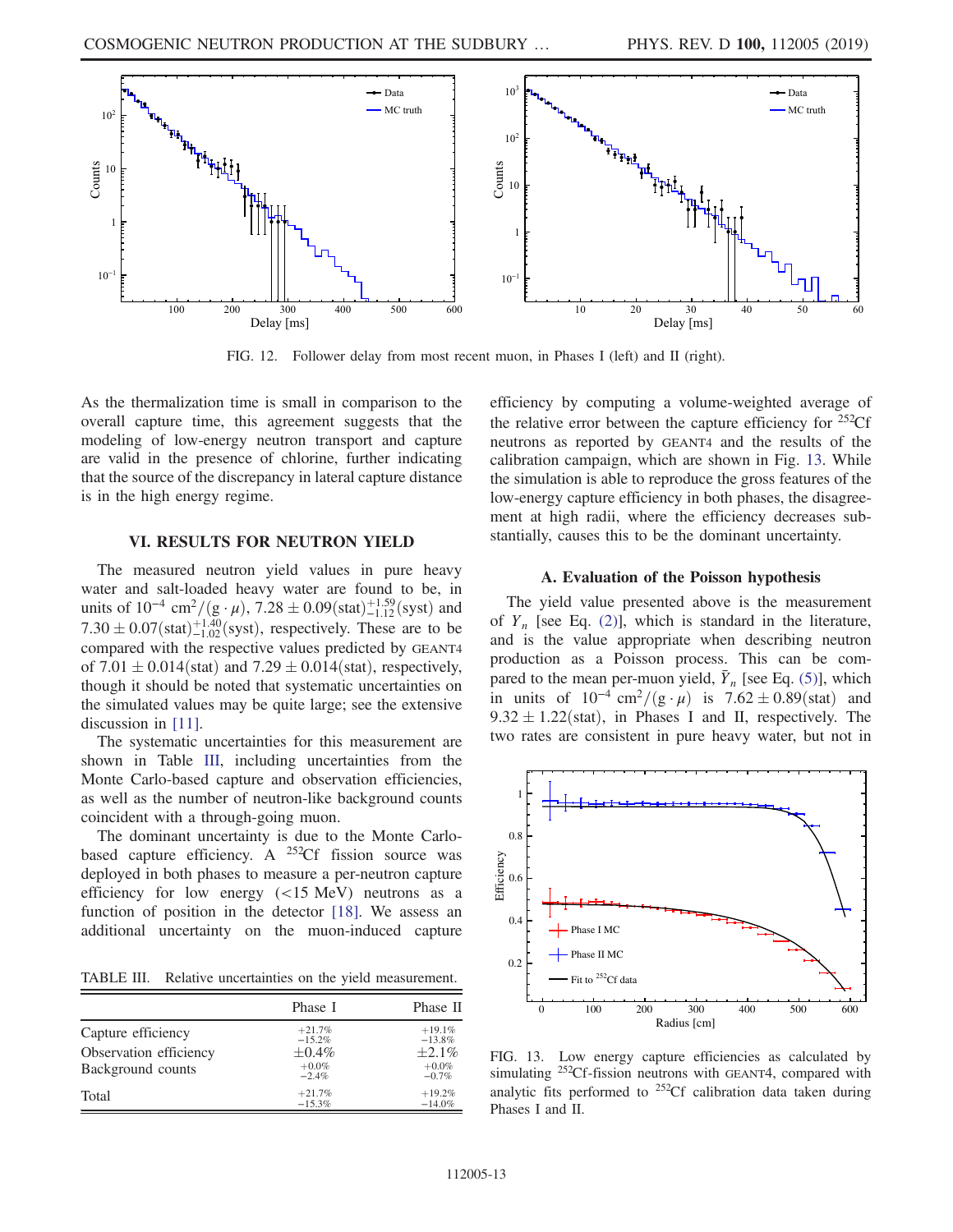Phase II, where the discrepancy is 24.4%. The mean per-muon yield is more sensitive to high-multiplicity muons than the idealized rate, and indeed the few muons in the tail of the Phase II distribution shown in Fig. [8](#page-9-1) are the source of this difference. Monte Carlo sampling indicates that a discrepancy this large is not unusual and suggests that a Poisson rate, while useful for summarizing a gross production rate, should not be interpreted as a parameter fundamental to neutron production.

### B. Comparison to other experiments

While no cosmogenic neutron yield measurements have been published for heavy water, several have been performed using liquid scintillator targets. The nuclear composition of heavy water, abundant with weakly bound deuterons, differs from that of the carbon chains typically found in organic liquid scintillators, and so the results should not be compared directly. Still, the average numbers of nucleons per unit volume are comparable, and so the yields should be of similar scale. Figure [14](#page-13-0) shows several yield measurements performed with liquid scintillator targets as a function of average muon energy, and a fit to a scaling law of the form  $Y_n = aE^b_\mu$  recently performed by the Daya Bay Collaboration [\[14\],](#page-14-17) with both the LSD [\[3\]](#page-14-1) and this measurement overlaid. The average muon energy at SNO depth was determined using the parametrization in [\[15\]](#page-14-2). It is observed that while cosmogenic neutron production in heavy water occurs on a similar scale to the extrapolation from liquid scintillator measurements, it is enhanced, consistent with the greater average mass number. With the  $SNO+$  experiment currently running in the original SNO cavern with plans to record data with both light water and liquid scintillator targets, it will be possible to perform additional yield measurements at this same site

<span id="page-13-0"></span>

FIG. 14. Power-law fit for the cosmogenic neutron yield in liquid scintillator, performed by the Daya Bay Collaboration [\[14\],](#page-14-17) with the SNO Phase I and LSD measurements overlaid. The SNO and LSD measurements are not included in the fit, and the target material used in SNO is different.

using multiple different materials, to further elucidate the nature of neutron production at such high energies.

### VII. CONCLUSIONS

Although the production and propagation of cosmogenic neutrons are modeled in publicly available software, such as GEANT4 [\[28\]](#page-14-6), these models have not been exhaustively tested, particularly at the depth of SNO, due to the scarcity of experimental data. Extrapolations from more shallow experimental sites are not well understood. SNO offers a unique opportunity to test models at this depth, and in this muon energy regime, as well as to understand this source of background events for other experiments at SNOLAB. Community-standard simulation tools are seen to reproduce many characteristic observables of muon-induced neutrons in the SNO detector. However, some discrepancies indicate that these tools may be improved, particularly in the high energy regime. Using these simulation tools, the cosmogenic neutron yield at a depth of 5890 km.w.e. in heavy water, and heavy water loaded with 0.02% NaCl by mass, is found to be, in units of  $10^{-4}$  cm<sup>2</sup>/(g· $\mu$ ), 7.28  $\pm$  0.09(stat)<sup>+1.59</sup>(syst) and  $7.30 \pm 0.07$ (stat) $^{+1.40}_{-1.02}$ (syst), respectively.

With many low-background experiments operating and planned in the coming decade, the measurements and model comparisons presented here are important for a better understanding of the background models used in these experiments.

## ACKNOWLEDGMENTS

This research was supported by: Canada: Natural Sciences and Engineering Research Council, Industry Canada, National Research Council, Northern Ontario Heritage Fund, Atomic Energy of Canada, Ltd., Ontario Power Generation, High Performance Computing Virtual Laboratory, Canada Foundation for Innovation, Canada Research Chairs program, Breakthrough Prize Fund at Queen's University; US: Department of Energy Office of Nuclear Physics, National Energy Research Scientific Computing Center, Alfred P. Sloan Foundation, National Science Foundation, Department of Energy National Nuclear Security Administration through the Nuclear Science and Security Consortium; UK: Science and Technology Facilities Council (formerly Particle Physics and Astronomy Research Council); Portugal: Fundaçáo para a Ciência e a Tecnologia. We thank the SNO technical staff for their strong contributions. We thank INCO (now Vale, Ltd.) for hosting this project in their Creighton mine. This research used the Savio computational cluster resource provided by the Berkeley Research Computing program at the University of California, Berkeley (supported by the UC Berkeley Chancellor, Vice Chancellor for Research, and Chief Information Officer). The authors would like to thank John Beacom and Shirley Li for useful discussions.